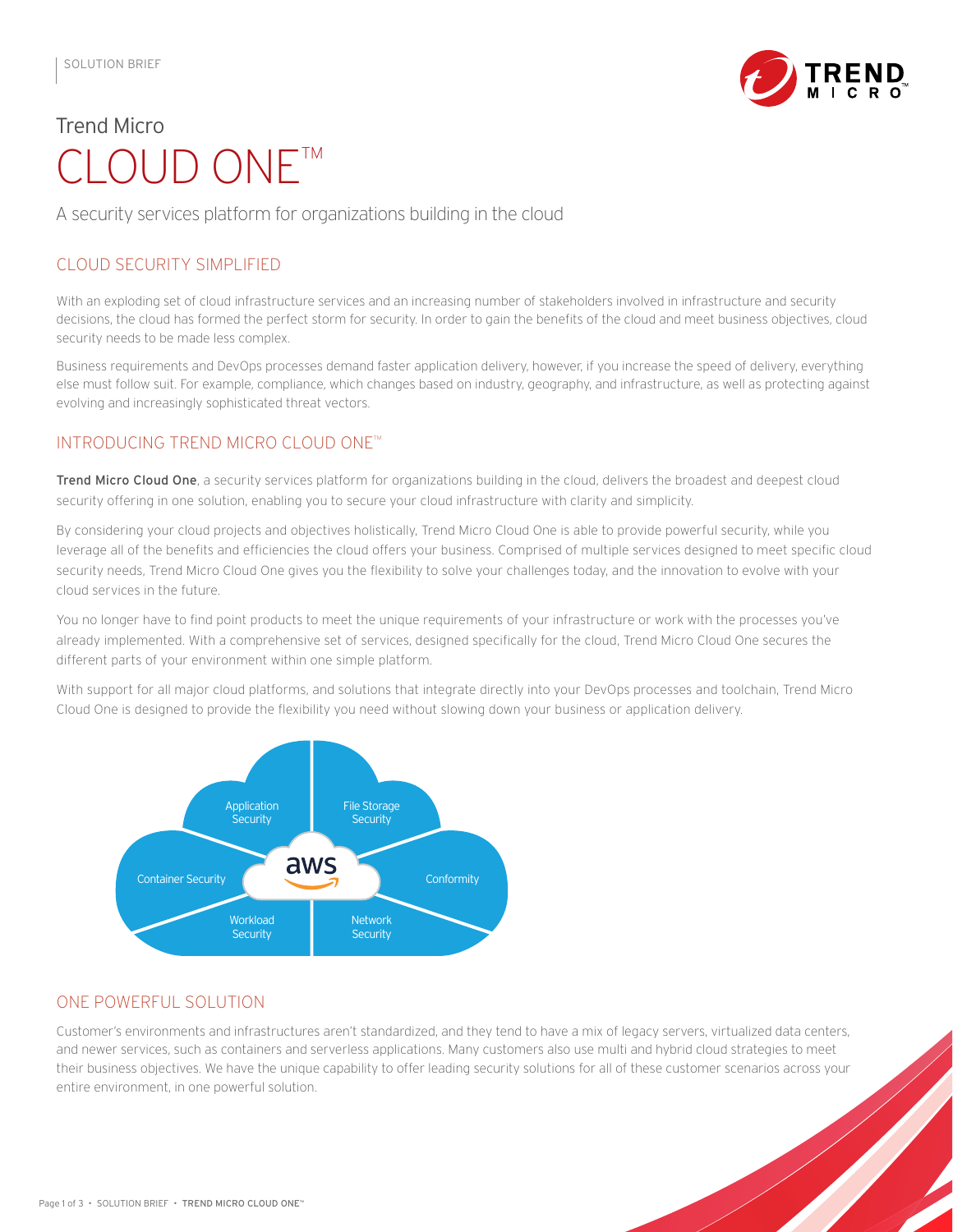## TREND MICRO CLOUD ONE BENEFITS

#### Automated

Security as code lets your DevOps teams bake security into their build pipeline to release continuously and frequently. With built-in automation, including automated discovery and deployment, quick-start templates, and our Automation Center, secure your environment and meet compliance requirements quickly.

#### Flexible

Builder's choice. Security for your hybrid cloud, multi-cloud, and multi-service environments, as well as protection for any vintage of application delivery—with broad platform support.

## All-in-One Solution

One platform that has the breadth, depth, and innovation required to meet and manage your cloud security needs today, and in the future.

## HOW DOES TREND MICRO CLOUD ONE HELP?

No matter where you are at in your cloud journey, Trend Micro Cloud One has you covered. From virtualization and cloud migration, to DevOps, container, and serverless security—get an automated, flexible, and all-in-one solution for your cloud security priorities.

By not having to re-architect, by integrating with your existing tools and processes, and by focusing on automation, Trend Micro Cloud One will save you valuable time and resources while enhancing your security posture.

## WHATEVER YOUR STRATEGIC CLOUD PRIORITIES ARE, WE CAN SIMPLIFY YOUR CLOUD SECURITY

We recognize that there are different drivers behind your constantly evolving cloud security priorities. We also understand all of the continuous work it takes to secure your complex and fastpaced multi-cloud environment—so let's simplify it.

Cloud migration: The transition to the cloud isn't as simple as clicking a button, and having a hybrid and multi-cloud strategy is the norm. That's why Trend Micro built the Trend Micro Cloud One platform with the ability to secure physical, virtual, and multi-cloud environments.

Cloud-native application delivery: Working hard to deliver fast and iterate often, you are leveraging code in new ways and from different sources, such as infrastructure as code, open source, and public code repositories, which can introduce additional risk. Making matters more complicated, you have adopted new cloud services and processes to help you meet your objectives. You need security that supports this dynamic, complex approach without slowing you down. Trend Micro Cloud One does just that, by providing solutions for DevOps, cloud storage, cloud workloads, containers, and serverless.

Cloud operational excellence: Organization are adopting a cloud center of excellence model, with the goal of creating repeatable, consistent, secure, and compliant infrastructures that can be leveraged throughout the organization. Trend Micro Cloud one is optimized to be cloud efficient and will help you meet governance, compliance, and assurance requirements quickly.

## Trend Micro Cloud One includes the following services:

#### • Trend Micro Cloud One™ – Workload Security:

Runtime protection for workloads (virtual, physical, cloud, and containers)

• Trend Micro Cloud One™ – Container Security:

Image scanning in your build pipeline

• Trend Micro Cloud One™ – File Storage Security:

Security for cloud file and object storage services

• Trend Micro Cloud One™ – Application Security:

Security for serverless functions, APIs, and applications

• Trend Micro Cloud One™ – Network Security:

Cloud network layer IPS security

• Trend Micro Cloud One™ – Conformity:

Cloud security and compliance posture management